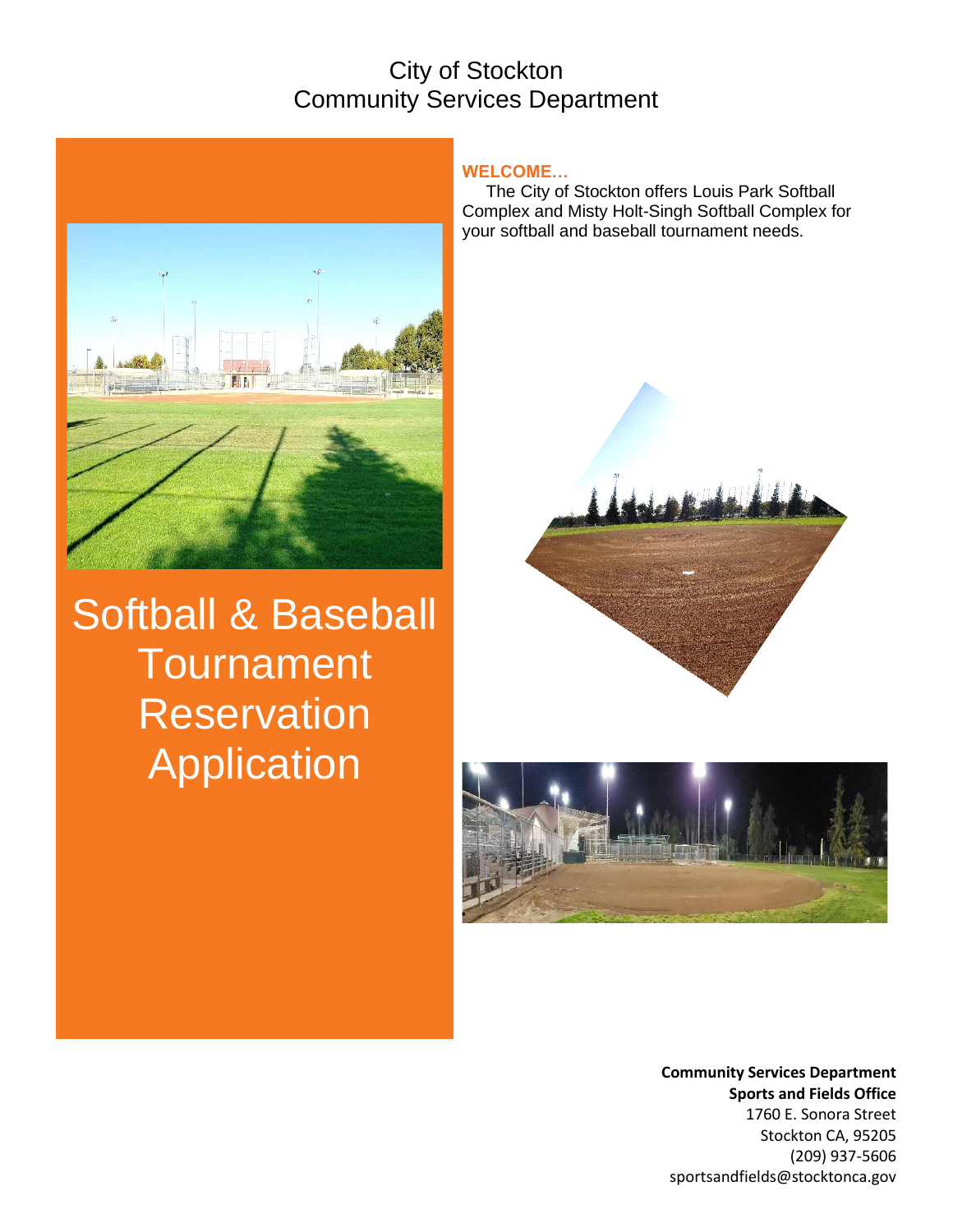The Community Services Department asserts the right to reserve fields for a City-sponsored program as well as to close fields for maintenance purposes or poor field conditions. This packet includes the information and forms needed to reserve fields in the City of Stockton.

## **In the Know**

To request use and reserve a City of Stockton softball complex, follow the steps in the application process section. Only when all items requested have been completed and approvals granted will a permit/contract be issued. Please complete the application thoroughly. Information omitted will delay the reservation process.

Tournaments will be from February through the 3 rd weekend in November. *Subleases or trades with other teams or organizations are not allowed without City of Stockton approval*.

#### **Louis Park Softball Complex:**

- Four diamonds (skinned infields, base configuration at 60 feet and 70 feet, fenced and lighted)
- Concession stand
- Restrooms
- Bleacher seating capacity 1,000
- Fences set at 250 feet from home plate
- P.A. systems
- Electronic scoreboards are available. *(Fees not included with field rental.)*
- User may charge gate admission.

#### **Misty Holt-Singh Softball Complex:**

- Four diamonds (skinned infields, base configuration at 60 feet and 70 feet, fenced and lighted)
- Concession stand
- Restrooms
- Bleacher seating capacity 1,000
- Fences set at 260 feet from home plate
- User may charge gate admission.



#### **Application Process**

Applications must be submitted by mail, email [\(sportsandfields@stocktonca.gov\)](mailto:sportsandfields@stocktonca.gov) or in person to:

- Sports and Fields Office: Stribley Community Center 1760 E. Sonora Street, 95205
- Arnold Rue Community Center 5758 Lorraine Avenue, 95210
- Cesar Chavez Central Library (2<sup>nd</sup> Floor) 605 N. El Dorado Street,95202
- Seifert Community Center 128 W. Benjamin Holt Drive, 95207
- Van Buskirk Community Centers. 734 Houston Avenue, 95206

#### **Required items for rental requests:**

- $\Box$  Applicants must be 18 years of age or older and present during the rental.
- $\Box$  Completed application (see attachment on page 9) must be submitted per facility, per tournament.
- $\Box$  All past balances must be paid in full before new requests can be considered.
- $\Box$  \$100.00 application fee per complex per facility.
- $\Box$  Cash, check (make payable to City of Stockton) or credit card (MasterCard or Visa only) are accepted.

Rentals may begin as early as 7:00 a.m. Each day will begin with a facility walkthrough with tournament managers and facility staff two hours prior to first schedule game. Gates will open one hour before first games begin. Rental start time begins when renter gains entry to the facility and end time is at the time of departure.

#### **Tournament Reservation Priority**

#### **When to Apply**

**First Priority:** From 4<sup>th</sup> Monday in November through the 2<sup>nd</sup> Friday in December.

Second Priority: Draft day held on the 3rd Thursday in December.

**Priority Three:** Draft day or anytime thereafter.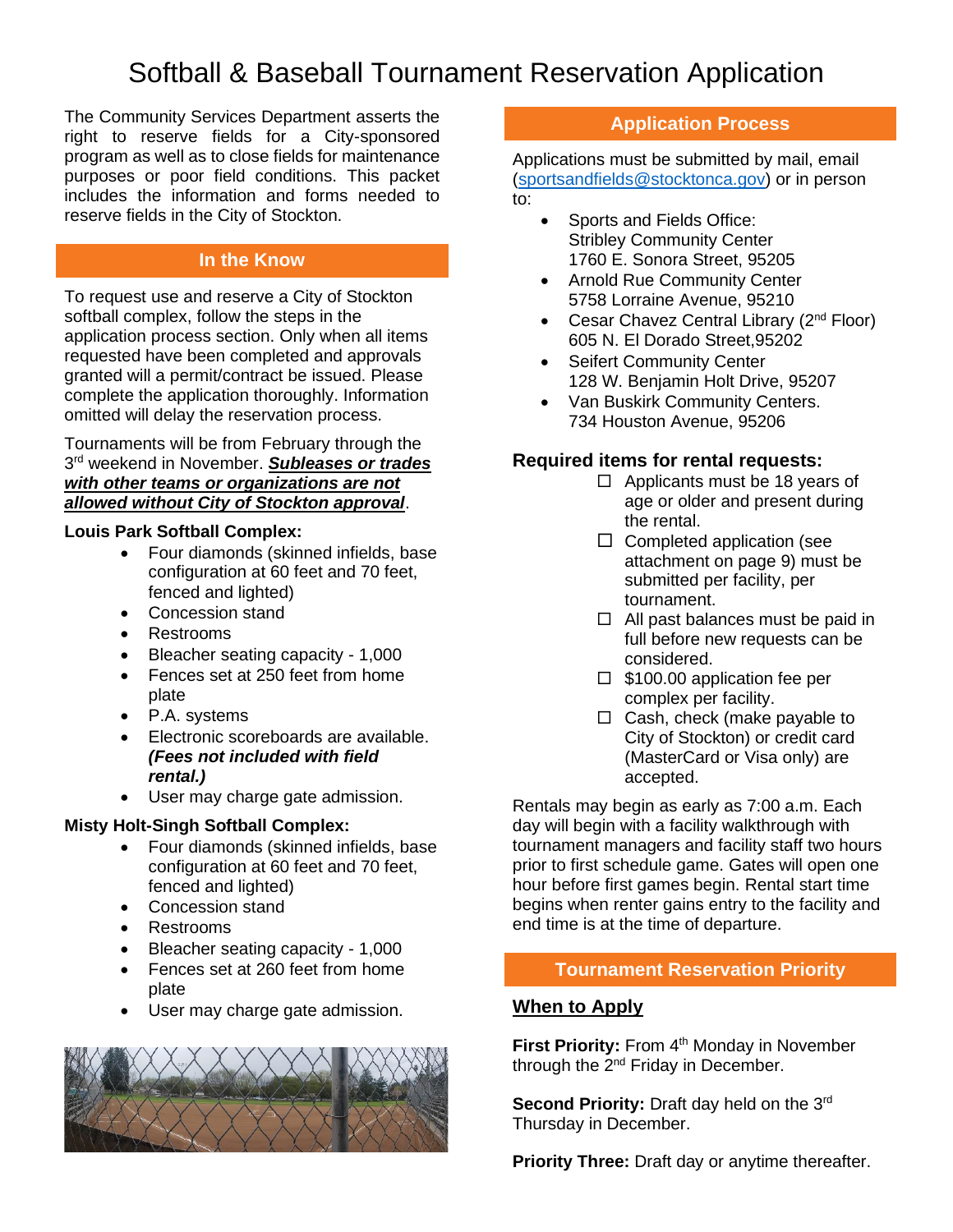Minimum of 30 days prior to event.

Tournament confirmations will be sent out by the 2<sup>nd</sup> Friday of February

#### **First Priority Field Rental**

Reserves the same dates and locations for tournaments held during previous year.

- Must submit completed tournament application form(s).
- Must submit non-refundable tournament application fee per facility, per tournament at the time of the request.
- Applications are due no later than 5pm the 2<sup>nd</sup> Friday in December.

## **Second Priority Field Rental**

All user groups that currently hold 4 or less priority one dates

- Must be in attendance during the tournament draft.
- Must submit completed tournament application form(s) immediately following the draft.
- Must submit non-refundable tournament application fee per facility, per tournament at the time of the request.

#### **Third Priority**

- All remaining available locations will be filled on a first come, first serve basis.
- Must submit completed tournament application form(s).
- Must submit non-refundable tournament application fee per facility, per tournament at the time of the request.
- Priority will then be awarded for the next calendar year on a case by case basis.

#### **Application Approval**

A confirmation letter with approved dates will be sent out by both mail and email. Applicants must follow the requirements below to complete the rental process and avoid cancellation of the requested reservations:

- $\Box$  Provide a written response by mail or email within 10 business days from approval date.
- $\Box$  Sign rental contract.
- $\Box$  Provide insurance and endorsement page.
- $\Box$  100% of fees are due no later than 5 business days leading up to each tournament date.

**Insurance/ Liability** (see sample on pages 6-8) The Community Services Department will accept field applications from **one representative per policy.** If an organization is covering several teams under their policy, all teams must be named on the policy. Insurance will be required for all practices, games, and tournaments.

A Certificate accompanied by an additional insured endorsement in the amount of \$1,000,000/\$2,000,000 general liability is required for all reservations. The City of Stockton must be listed as the certificate holder as well as an additional insured with respects to General Liability. An endorsement naming "The City of Stockton, it's officers, officials, employees and volunteers" must accompany the certificate of insurance*.* This endorsement page is often referred to as page CG 201.

The applicants will be responsible for any and all damage to the City of Stockton premises, equipment, and property. The applicant will be held responsible for all actions, behavior, and damages caused by his or her guests and attendees.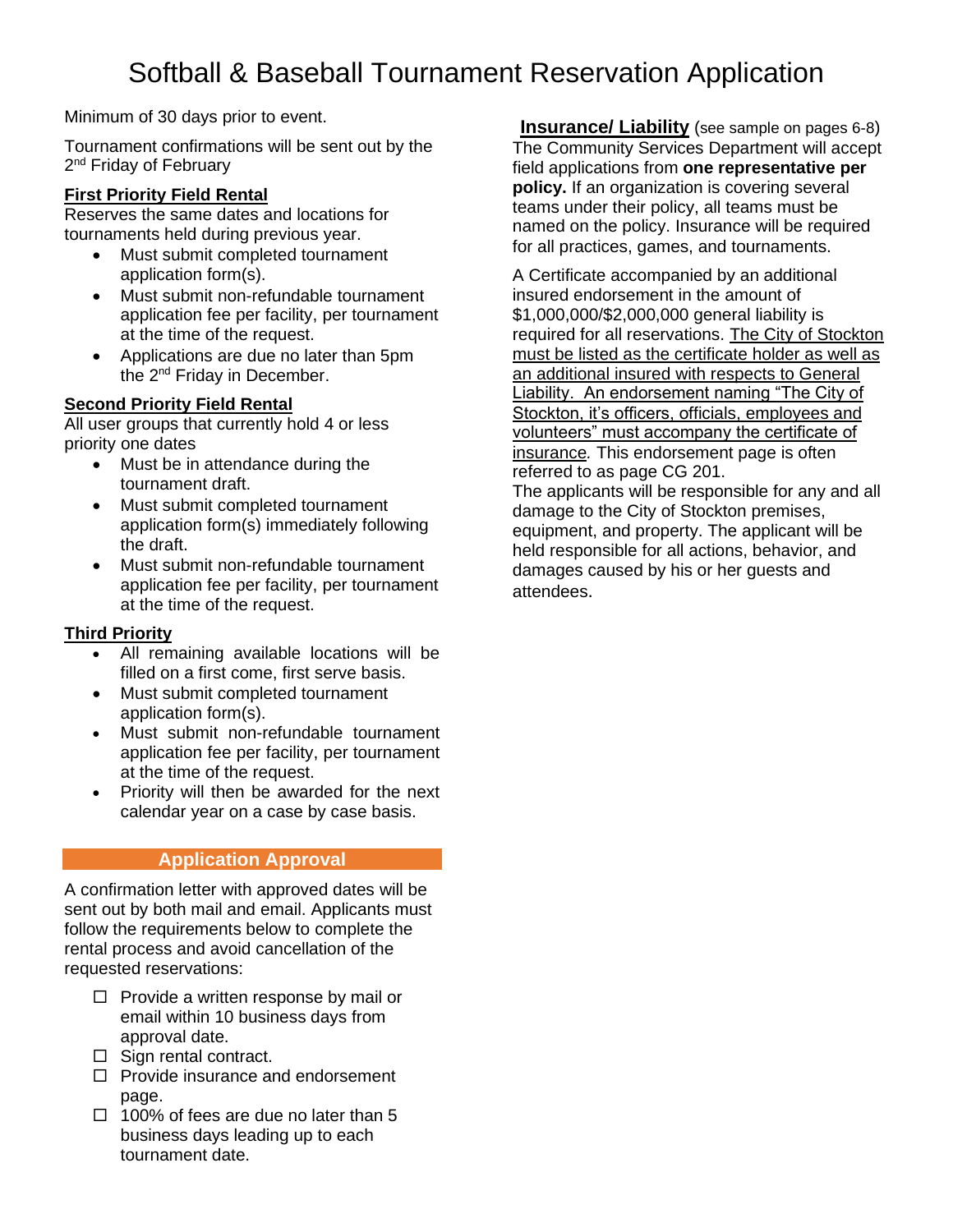## **Fees & Charges**

The fees are established by the City of Stockton City Council and are reviewed on an annual basis. City staff does not have the authority to waive or reduce fees.

## **Application & Special Fees**

| <b>Item</b>                                                  | <b>Description</b>                                                                    | Fee       |  |  |
|--------------------------------------------------------------|---------------------------------------------------------------------------------------|-----------|--|--|
| <b>Tournament Use</b><br><b>Application Fee</b>              | Non-refundable<br>deposit<br>Per application                                          | \$100.00  |  |  |
| <b>Tournament Fee</b><br>1/ <sub>2</sub> Day                 | 12 games or less<br>6 hours or less                                                   | \$500.00  |  |  |
| <b>Tournament Fee</b><br>Full Day                            | 13 games or more<br>More than 6 hours                                                 | \$1000.00 |  |  |
| <b>Tournament Fee</b><br>Full Day with<br>lights             | 12+ hours with<br>lights,                                                             | \$1500.00 |  |  |
| Tournament<br><b>Cancellation Fee</b><br><b>Early Notice</b> | Min. 31 days prior to<br>date of tournament<br>Per tournament<br>Per facility         | \$100.00  |  |  |
| Tournament<br><b>Cancellation Fee</b><br>Late Notice         | Less than 30 days<br>prior to date of<br>tournament<br>Per tournament<br>Per facility | \$300.00  |  |  |
| Daily Vendor<br>Fee                                          | Permit to sell<br>Per site<br>Per day                                                 | \$50.00   |  |  |
| Clean Up Fee                                                 | Per facility<br>Per staff<br>Per hour                                                 | \$92.00   |  |  |
| Electronic<br>Scoreboard                                     | Per field<br>Per tournament                                                           |           |  |  |

#### **Changes & Cancellations**

Once an application is issued a reservation number, the cancellation policy becomes applicable. If the contract holder chooses to make an amendment or a cancelation, please review the following options:

- $\Box$  Submit request for changes to the contract no less than 10 business days prior to the date(s) to be modified.
- $\Box$  Written notification or confirmed email of cancellation is required *no less* than 31 days prior to the tournament to avoid additional cancellation charges. The \$100 deposit will be forfeited.
- $\Box$  Written notification or confirmed email is required *no less* than 10 business days prior to the event to receive a refund less any charges accrued.
- $\Box$  Weather cancellations must be submitted no later than 5 business days after a weather-based non-use date.

All deposits and payments will be forfeited if written notice is not submitted to the Community Services Department, Sports and Fields Office at 1760 E. Sonora Street, Stockton, CA 95205 or by email to [sportsandfields@stocktonca.gov](mailto:sportsandfields@stocktonca.gov)

The City of Stockton reserves the right to cancel use of facilities and/or equipment when deemed necessary. In such cases, the City of Stockton may provide a full refund or credit of all fees and deposits, and every effort will be made to notify the contract holder as soon as possible.

## **General Rules & Regulations**

The Community Services Director or authorized representative reserves the right to set rules and regulations for safe and reasonable use of parks. The City of Stockton staff shall regulate or prohibit such activity or use, which in his or her judgment is determined to be of a hazardous nature or dangerous or damaging to property or not in the best interests of the citizens of the City of Stockton.

- All sites must be restored to original condition at the end of use. The renter may be required to provide a dumpster for excessive trash. Clean up beyond normal use will be billed to the reservation contract holder based on the time it takes to return the site to the stated original condition.
- Misuse of the fields, failure to conform to field regulations, or any other Federal, State or Local law, regulation or ordinance shall result in termination of the contract.
- Contract holder may only use fields designated on contract, and only at designated times. Contract holder must carry a copy of the reservation contract during the assigned reservation. Contracts and reservations cannot be transferred, assigned, or sublet without City of Stockton approval.

#### **Prohibited**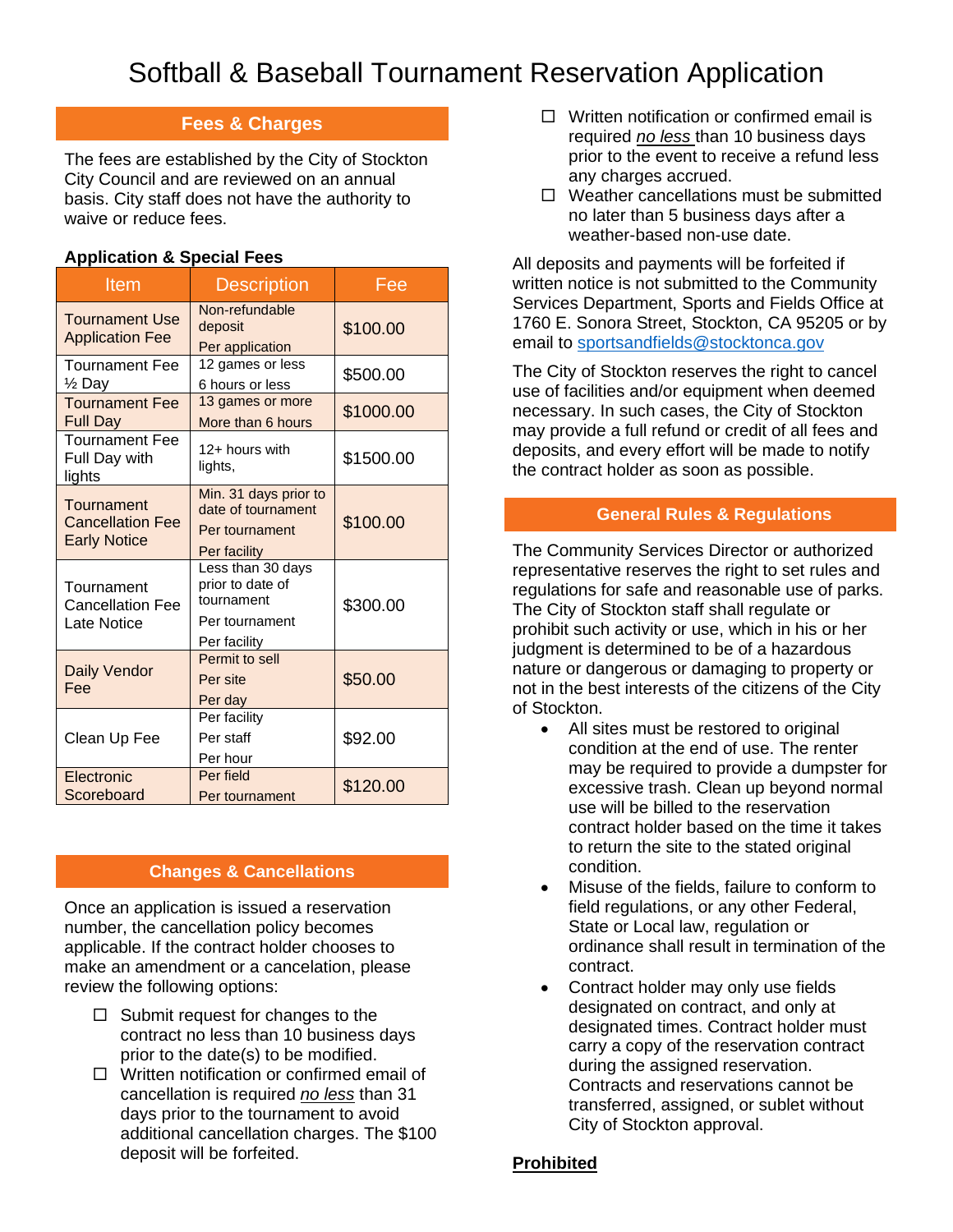The following are not allowed in any City of Stockton parks:

- Amplified sound in any park without a permit.
- Gambling, alcohol (not allowed at designated parks), portable lights, portable barbecues.
- Use of any chemicals on the field or turf.
- Decorations tied, stapled, etc. to plants or structures.
- Vehicles on park property beyond designated parking space. Vehicles on park property may be cited and towed.
- Advertising exhibited without written permission from Community Services Director or authorized representative.

#### **Vendors**

Vendors selling food and/or other items may be subject to an additional fee for the right to conduct sales on public property. Vendor must adhere to all State, County and City health requirements. Sales of any kind must be approved in writing by the Director of Community Services Department or authorized representative at least 5 days prior to use. The City requires a fee paid in advance.

#### **Field Preparation & Lining**

The City of Stockton Softball Complexes (Louis Park & Misty Holt- Singh) fields will be maintained routinely for consistent playability. Reservation contract holders may prepare the infields of ball diamonds as needed. Reservation contract holders may line fields with chalk or field marking paint. Burning field lines with flame or chemicals is strictly prohibited and may result in loss of further field reservation contracts.

Contract holders who prepare and line fields must supply their own chalk or paint for use. All improvements to fields will be considered a donation and will not result in a reduction of fees

#### **Lights**

Sports and fields staff will oversee and maintain control of the field lighting. Lights are scheduled to turn on 30 minutes prior to sunset. Scheduled time of sunset is based on an average of sunsets with public safety in mind and to ensure consistency.

Field use status is monitored regularly. Depending on staff availability, the contract holder may be responsible for checking field conditions before proceeding with field use for playability and safety issues.

Factors such as the moisture content of the soil, safe use and avoidance of injury, damage to the field if played upon, environmental hazards as well as potential for inclement weather are all taken into consideration in determining the status for play. Please report unsafe field conditions immediately.

#### **Field (wear & tear):**

It is the responsibility of all the field users to protect the fields from excessive wear and tear. Additionally, users shall not use fences, bleachers, or other amenities as targets for practicing or warming up. Damage may result in additional charges and cancellation of the contract. The contract holder may be charged additional fee for damages.

#### **Environmental & Weather Conditions**

In case of active rain, all fields will be closed. Fields will be reassessed once the rain has ceased. On occasion, on a non-rainy day, the sports and fields office will determine a field to be closed based on excessive rains during the previous day(s), which have left the conditions unsafe for use.

All reservations must discontinue use immediately if unsuitable weather *(torrential rain, lightning, high winds, excessive heat, or poor air quality)* presents itself and may resume once conditions have improved. The contract holder or a representative will make this decision. In extreme circumstances, a City of Stockton appointed representative will render a final decision.

#### **Disclosure**

This Softball & Baseball Tournament Reservation Application is only a request for a reservation. Acceptance and approval of this application will be decided by the sports and field office. A request for reservation cannot be made without submitting a completed application and the \$100.00 application fee. Upon signing the application form, the applicant has an obligation to provide all required fees and documentation as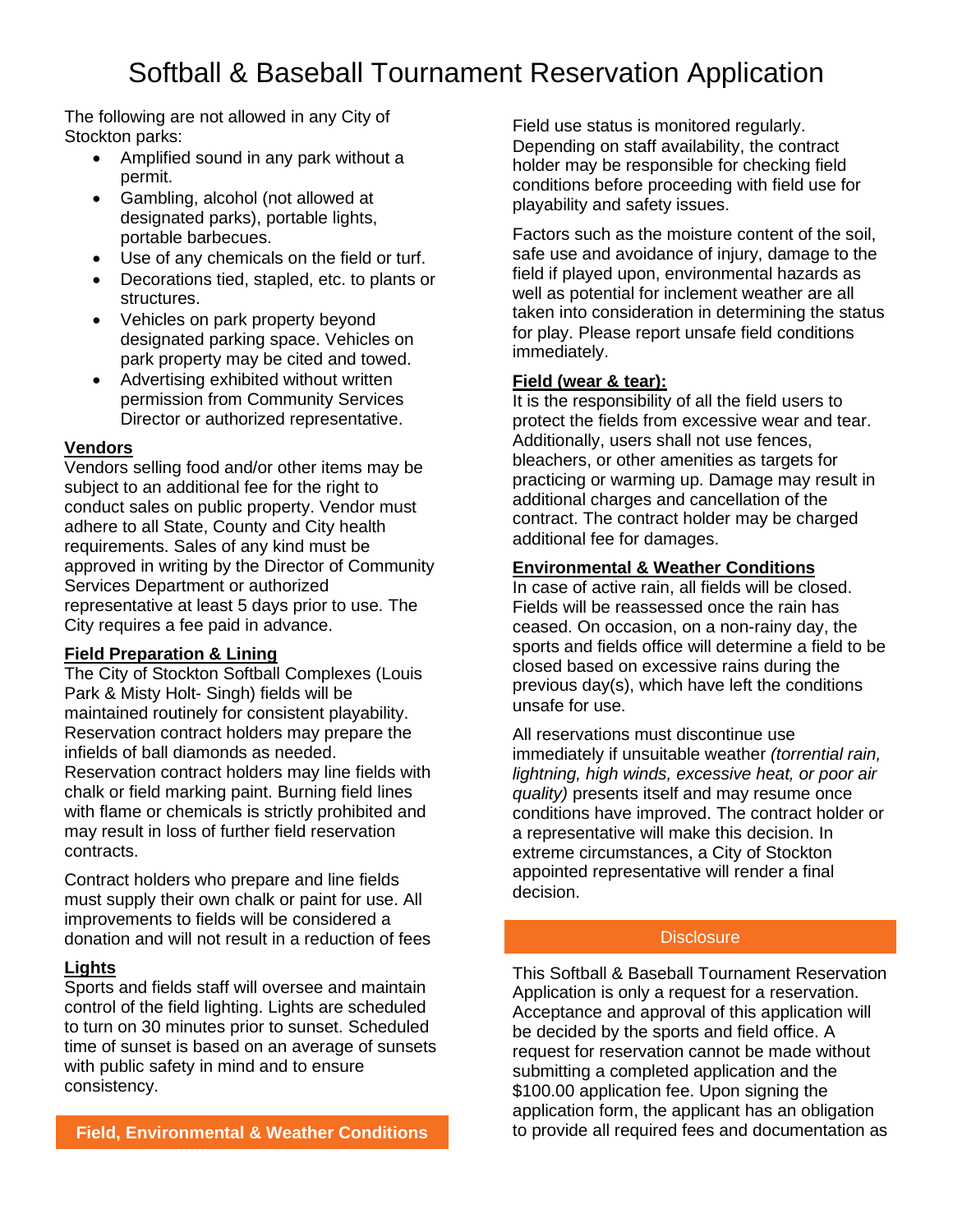set forth by the City of Stockton (i.e. Insurance requirements, payment, etc.).

|                                                                                                                                                                                                                                                                                                                                                                                                                                                                                                   |                                  | <b>CERTIFICATE OF LIABILITY INSURANCE</b> |                    |                                       |                                                                |                                                                                                                                                |         | DATE DIMIDORY YYY<br>07/01/2018 |
|---------------------------------------------------------------------------------------------------------------------------------------------------------------------------------------------------------------------------------------------------------------------------------------------------------------------------------------------------------------------------------------------------------------------------------------------------------------------------------------------------|----------------------------------|-------------------------------------------|--------------------|---------------------------------------|----------------------------------------------------------------|------------------------------------------------------------------------------------------------------------------------------------------------|---------|---------------------------------|
| THIS CERTIFICATE IS ISSUED AS A MATTER OF INFORMATION ONLY AND CONFERS NO RIGHTS UPON THE CERTIFICATE HOLDER. THIS<br>CERTIFICATE DOES NOT AFFIRMATIVELY OR NEGATIVELY AMEND, EXTEND OR ALTER THE COVERAGE AFFORDED BY THE POLICIES<br>BELOW. THIS CERTIFICATE OF INSURANCE DOES NOT CONSTITUTE A CONTRACT BETWEEN THE ISSUING INSURER(S), AUTHORIZED<br>REPRESENTATIVE OR PRODUCER, AND THE CERTIFICATE HOLDER.                                                                                  |                                  |                                           |                    |                                       |                                                                |                                                                                                                                                |         |                                 |
| IMPORTANT: if the certificate holder is an ADDITIONAL INSURED, the policy(les) must be endorsed. If SUBROGATION IS WAIVED, subject to the<br>terms and conditions of the policy, certain policies may require an endorsement. A statement on this certificate does not confer rights to the<br>certificate holder in lieu of such endorsement(s).                                                                                                                                                 |                                  |                                           |                    |                                       |                                                                |                                                                                                                                                |         |                                 |
| PRODUCER                                                                                                                                                                                                                                                                                                                                                                                                                                                                                          |                                  |                                           |                    | <b>SWALL</b> John Doe                 |                                                                |                                                                                                                                                |         |                                 |
| Example 1<br>Producer Name                                                                                                                                                                                                                                                                                                                                                                                                                                                                        |                                  |                                           |                    | PHONE<br>ANC. No. Ext): XXX:1XX:3XXXX |                                                                | ALC: Hely 3000-3000-4001X                                                                                                                      |         |                                 |
| Producer Address                                                                                                                                                                                                                                                                                                                                                                                                                                                                                  |                                  |                                           |                    |                                       | ACORESS: "John Dae@insurance.com.<br>PRCOUCER<br>CUBTOBER IO & |                                                                                                                                                |         |                                 |
| City<br>8T                                                                                                                                                                                                                                                                                                                                                                                                                                                                                        | ZIP                              |                                           |                    |                                       |                                                                |                                                                                                                                                |         |                                 |
| <b>INSURED</b>                                                                                                                                                                                                                                                                                                                                                                                                                                                                                    |                                  |                                           |                    |                                       | INSURIER A: YourInsurancePolicy                                | INSURCH(S) APPORTING COVERAGE                                                                                                                  |         | <b>NAIG #</b>                   |
| Example 1                                                                                                                                                                                                                                                                                                                                                                                                                                                                                         |                                  |                                           | INSURER &:         |                                       |                                                                |                                                                                                                                                |         | XXXXX                           |
| Vendor Name                                                                                                                                                                                                                                                                                                                                                                                                                                                                                       |                                  |                                           | <b>INSURER C I</b> |                                       |                                                                |                                                                                                                                                |         |                                 |
| Vendor Address                                                                                                                                                                                                                                                                                                                                                                                                                                                                                    |                                  |                                           | INSURER D          |                                       |                                                                |                                                                                                                                                |         |                                 |
| City                                                                                                                                                                                                                                                                                                                                                                                                                                                                                              | 8T                               | ZIP                                       | INSURER E:         |                                       |                                                                |                                                                                                                                                |         |                                 |
|                                                                                                                                                                                                                                                                                                                                                                                                                                                                                                   |                                  |                                           | <b>INSURER F</b>   |                                       |                                                                |                                                                                                                                                |         |                                 |
| <b>COVERAGES</b>                                                                                                                                                                                                                                                                                                                                                                                                                                                                                  |                                  | <b>CERTIFICATE NUMBER:</b>                |                    |                                       |                                                                | REVISION NUMBER:                                                                                                                               |         |                                 |
| THIS IS TO CERTIFY THAT THE POUCIES OF INSURANCE LISTED BELOW HAVE BEEN ISSUED TO THE INSURED NAMED ABOVE FOR THE POUCY PERIOD<br>INDICATED. NOTWITHSTANDING ANY REQUIREMENT, TERM OR CONDITION OF ANY CONTRACT OR OTHER DOCUMENT WITH RESPECT TO WHICH THIS<br>CERTIFICATE MAY BE ISSUED OR MAY PERTAIN, THE INSURVINCE AFFORDED BY THE POLICIES DESCRIBED HEREIN IS SUBJECT TO ALL THE TERMS,<br>EXCLUSIONS AND CONDITIONS OF SUCH POLICIES, LIMITS SHOWN MAY HAVE BEEN REDUCED BY PAID CLAIMS. |                                  |                                           |                    |                                       |                                                                |                                                                                                                                                |         |                                 |
| 職<br><b>TYPE OF INSURANCE</b>                                                                                                                                                                                                                                                                                                                                                                                                                                                                     | <b>AUDI ISUMR</b><br>INSR WVD    | POLICY NUMBER                             |                    |                                       | POLICY BREAD POLICY EXP                                        | Linuxs-                                                                                                                                        |         |                                 |
| GENERAL LIABILITY<br>А                                                                                                                                                                                                                                                                                                                                                                                                                                                                            |                                  | <b>XXXXXXX</b>                            |                    |                                       | 07/01/2018 07/01/2019                                          | <b>BACH DOCURRENCE</b><br>DAMAGE TO ABATED                                                                                                     | ã       |                                 |
| ×ı<br>COMMERCIAL GENERAL LIABILITY                                                                                                                                                                                                                                                                                                                                                                                                                                                                | $\boldsymbol{\mathsf{x}}$<br>l x |                                           |                    |                                       |                                                                | PREMISES (Ea courrence)                                                                                                                        | s.      |                                 |
| CLAIMS MADE   X   OCCUR                                                                                                                                                                                                                                                                                                                                                                                                                                                                           |                                  |                                           |                    |                                       |                                                                | MEO EXP (Any one person)                                                                                                                       | ŝ       |                                 |
|                                                                                                                                                                                                                                                                                                                                                                                                                                                                                                   |                                  |                                           |                    |                                       |                                                                | PERSONAL & ADV INJURY                                                                                                                          | ā       |                                 |
| GEN'I, AGGREGATE LIMIT APPLIES PER:                                                                                                                                                                                                                                                                                                                                                                                                                                                               |                                  |                                           |                    |                                       |                                                                | GENERAL AGGREGATE                                                                                                                              | \$      |                                 |
| 쨻<br>POLICY<br>LOG                                                                                                                                                                                                                                                                                                                                                                                                                                                                                |                                  |                                           |                    |                                       |                                                                | PRODUCTS - COMPJOP AGG                                                                                                                         | \$<br>ā |                                 |
| AUTOMOBILE LIABILITY<br>$\times$<br><b>ANY ARTO</b>                                                                                                                                                                                                                                                                                                                                                                                                                                               |                                  | XXXXXX                                    |                    |                                       | 07/01/2018 07/01/2019                                          | COMBINED S BIGLE LIMIT<br>(Fineccionne)                                                                                                        | \$      |                                 |
| ALL OWNED AUTOS                                                                                                                                                                                                                                                                                                                                                                                                                                                                                   | x<br>ΙX                          |                                           |                    |                                       |                                                                | BODLY INJURY (Per person)                                                                                                                      | \$      |                                 |
| SCHIEDULED AUTOS                                                                                                                                                                                                                                                                                                                                                                                                                                                                                  |                                  |                                           |                    |                                       |                                                                | BODE.Y INJURY (Per accident)                                                                                                                   | з       |                                 |
| HIRGIO AUTOS                                                                                                                                                                                                                                                                                                                                                                                                                                                                                      |                                  |                                           |                    |                                       |                                                                | PROPERTY DANAGE<br>dPer accident)                                                                                                              | ŝ       |                                 |
| NON-DWNED-AUTOS                                                                                                                                                                                                                                                                                                                                                                                                                                                                                   |                                  |                                           |                    |                                       |                                                                |                                                                                                                                                | з       |                                 |
|                                                                                                                                                                                                                                                                                                                                                                                                                                                                                                   |                                  |                                           |                    |                                       |                                                                |                                                                                                                                                | \$      |                                 |
| <b>UNIBRELLA LIAB</b><br>OCCUR                                                                                                                                                                                                                                                                                                                                                                                                                                                                    |                                  |                                           |                    |                                       |                                                                | EACH OCCUPRENCE                                                                                                                                | \$      |                                 |
| EXCESS LIAIS<br>CLANS MADE                                                                                                                                                                                                                                                                                                                                                                                                                                                                        |                                  |                                           |                    |                                       |                                                                | <b>AGGREGATE</b>                                                                                                                               | \$      |                                 |
| <b>DEDUCTIOLS</b>                                                                                                                                                                                                                                                                                                                                                                                                                                                                                 |                                  |                                           |                    |                                       |                                                                |                                                                                                                                                | s,      |                                 |
| RETENTION \$<br>WORKERS COMPENSATION                                                                                                                                                                                                                                                                                                                                                                                                                                                              |                                  |                                           |                    |                                       |                                                                |                                                                                                                                                | \$      |                                 |
| AND EMPLOYERS' UABILITY<br>YFN<br>ANY PROPRIETOR/PARTNER/EXECUTIVE                                                                                                                                                                                                                                                                                                                                                                                                                                |                                  | XXXXXXX                                   |                    |                                       | 07/01/2018 07/01/2019                                          | <b>MC STATU-</b><br>PW                                                                                                                         |         |                                 |
| OFFICER/MENBER ENCLUDED?                                                                                                                                                                                                                                                                                                                                                                                                                                                                          | NIAE                             |                                           |                    |                                       |                                                                | E.L. EACH ACCIDENT                                                                                                                             | \$      |                                 |
| Mandatory in NH)<br>yas, dencribe under                                                                                                                                                                                                                                                                                                                                                                                                                                                           |                                  |                                           |                    |                                       |                                                                | <b>E.L. DISEASE - EA EMPLOYER &amp;</b>                                                                                                        |         |                                 |
| SERTIML FROM SIDNS below                                                                                                                                                                                                                                                                                                                                                                                                                                                                          |                                  |                                           |                    |                                       |                                                                | E.L. DISEASE - POLICY LIMIT                                                                                                                    |         |                                 |
|                                                                                                                                                                                                                                                                                                                                                                                                                                                                                                   |                                  |                                           |                    |                                       |                                                                |                                                                                                                                                |         |                                 |
| DESCRIPTION OF OPERATIONS / LOCATIONS / VEHICLES (Attack ACORD 19), Additional Remarks Schedule, If more space to required)<br>All Operations. City of Stockton (C/ITY) its officers, officials, employees and volunteers are additional insured per attached endorsement.                                                                                                                                                                                                                        |                                  |                                           |                    |                                       |                                                                |                                                                                                                                                |         |                                 |
| <b>CERTIFICATE HOLDER</b>                                                                                                                                                                                                                                                                                                                                                                                                                                                                         |                                  |                                           |                    | CANCELLATION                          |                                                                |                                                                                                                                                |         |                                 |
| City of Stockton                                                                                                                                                                                                                                                                                                                                                                                                                                                                                  |                                  |                                           |                    |                                       |                                                                | SHOULD ANY OF THE ABOVE DESCRIBED POLICIES BE CANCELLED BEFORE THE<br>EXPIRATION DATE THEREOF, MOTICE WILL BE DELIVERED IN ACCORDANCE WITH THE |         |                                 |
| Attr: Risk Services                                                                                                                                                                                                                                                                                                                                                                                                                                                                               |                                  |                                           |                    | POLICY PROVISIONS.                    |                                                                |                                                                                                                                                |         |                                 |
| 425 N El Dorado Street                                                                                                                                                                                                                                                                                                                                                                                                                                                                            |                                  |                                           |                    | AUTHORIZED REPRESENTATIVE             |                                                                |                                                                                                                                                |         |                                 |
|                                                                                                                                                                                                                                                                                                                                                                                                                                                                                                   |                                  |                                           |                    |                                       |                                                                |                                                                                                                                                |         |                                 |
| Stockton CA 95202-11951                                                                                                                                                                                                                                                                                                                                                                                                                                                                           |                                  |                                           |                    |                                       |                                                                |                                                                                                                                                |         |                                 |

ACORD 25 (2009/09)

 $\cdot$ 

The ACORD name and logo are registered marks of ACORD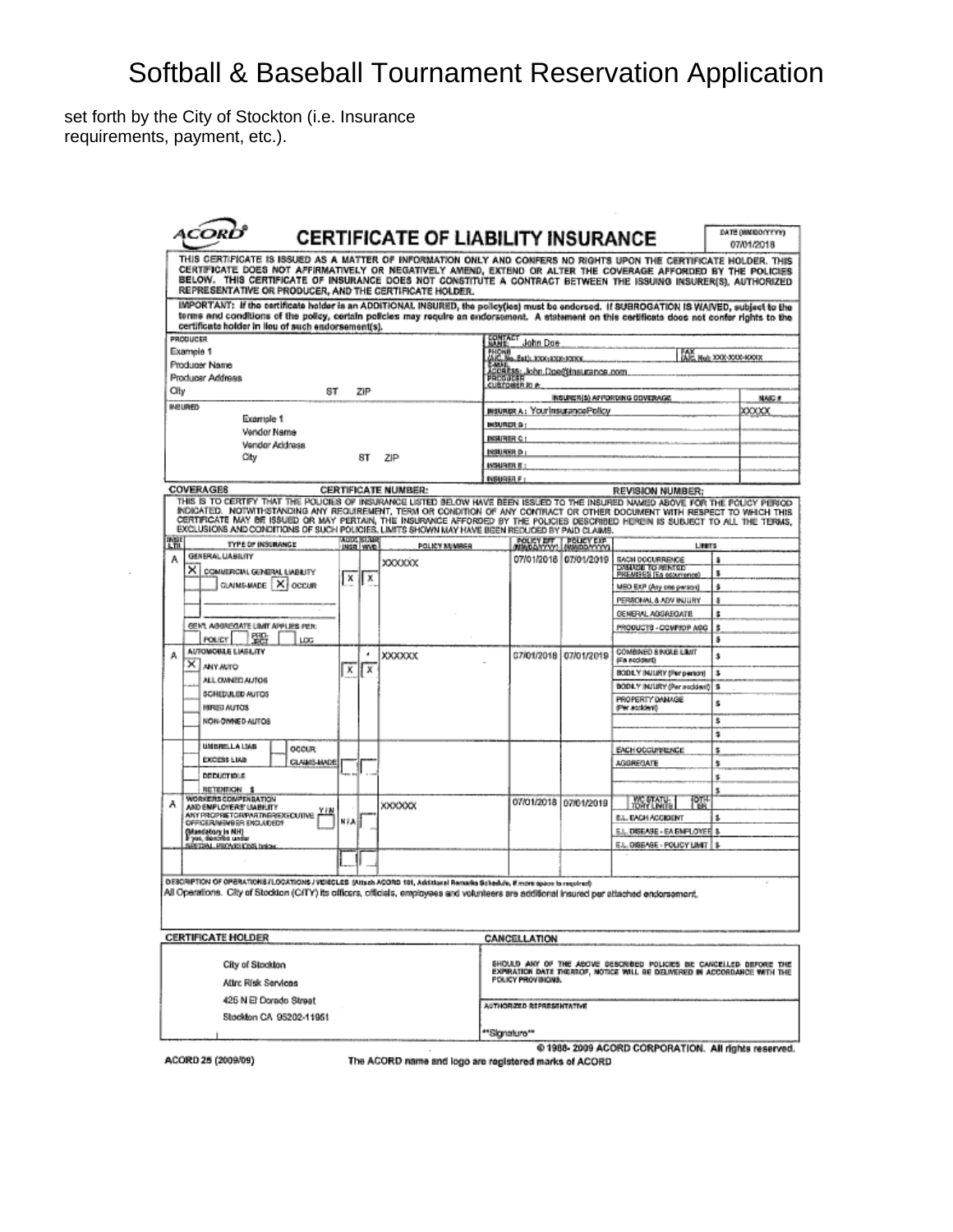#### **CG 20 10 04 13**

#### **THIS ENDORSEMENT CHANGES THE POLICY. PLEASE READ IT CAREFULLY.**

#### **ADDITIONAL INSURED – OWNERS, LESSEES OR CONTRACTORS – SCHEDULED PERSON OR ORGANIZATION**

This endorsement modifies insurance provided under the following:

h

#### COMMERCIAL GENERAL LIABILITY COVERAGE PART

#### **SCHEDULE**

| Name of Additional Insured Person(s)<br>Or Organization(s)                                                                                                    | <b>Location(s) Of Covered Operations</b> |
|---------------------------------------------------------------------------------------------------------------------------------------------------------------|------------------------------------------|
| City of Stockton, its officers, officials, employees, and<br>volunteers.<br><b>Attn: Risks Services</b><br>425 N El Dorado Street<br>Stockton, CA 95202-11951 | <b>City of Stockton</b>                  |

Information required to complete this Schedule, if not shown above, will be shown in the Declarations.

**A. Section II – Who Is An Insured** is amended to include as an additional insured the person(s) or organization(s) shown in the Schedule, but only with respect to liability for "bodily injury", "property damage" or "personal and advertising injury" caused, in whole or in part, by:

**1.** Your acts or omissions; or

**2.** The acts or omissions of those acting on your behalf;

in the performance of your ongoing operations for the additional insured(s) at the location(s) designated above. However:

> **1.** The insurance afforded to such additional insured only applies to the extent permitted by law; and

> **2.** If coverage provided to the additional insured is required by a contract or agreement, the insurance afforded to such additional insured will not be broader than that which you are required by the contract or agreement to provide for such additional insured.

**B.** With respect to the insurance afforded to these additional insureds, the following additional exclusions apply:

This insurance does not apply to "bodily injury" or "property damage" occurring after:

**1.** All work, including materials, parts or equipment furnished in connection with such work, on the project (other than service, maintenance or repairs) to be performed by or on behalf of the additional insured(s) at the location of the covered operations has been completed; or

That portion of "your work" out of which the injury or damage arises has been put to its intended use by any person or

organization other than another contractor or subcontractor engaged in performing.

**1.** operations for a principal as a part of the same project.

**C.** With respect to the insurance afforded to these additional insureds, the following is added to **Section III – Limits Of Insurance:** If coverage provided to the additional insured is required by a contract or agreement, the most we will pay on behalf of the additional insured is the amount of insurance:

> **1.** Required by the contract or agreement; or

**2.** Available under the applicable Limits of Insurance shown in the Declarations;whichever is

less.

This endorsement shall not increase the applicable Limits of Insurance shown in the Declarations.